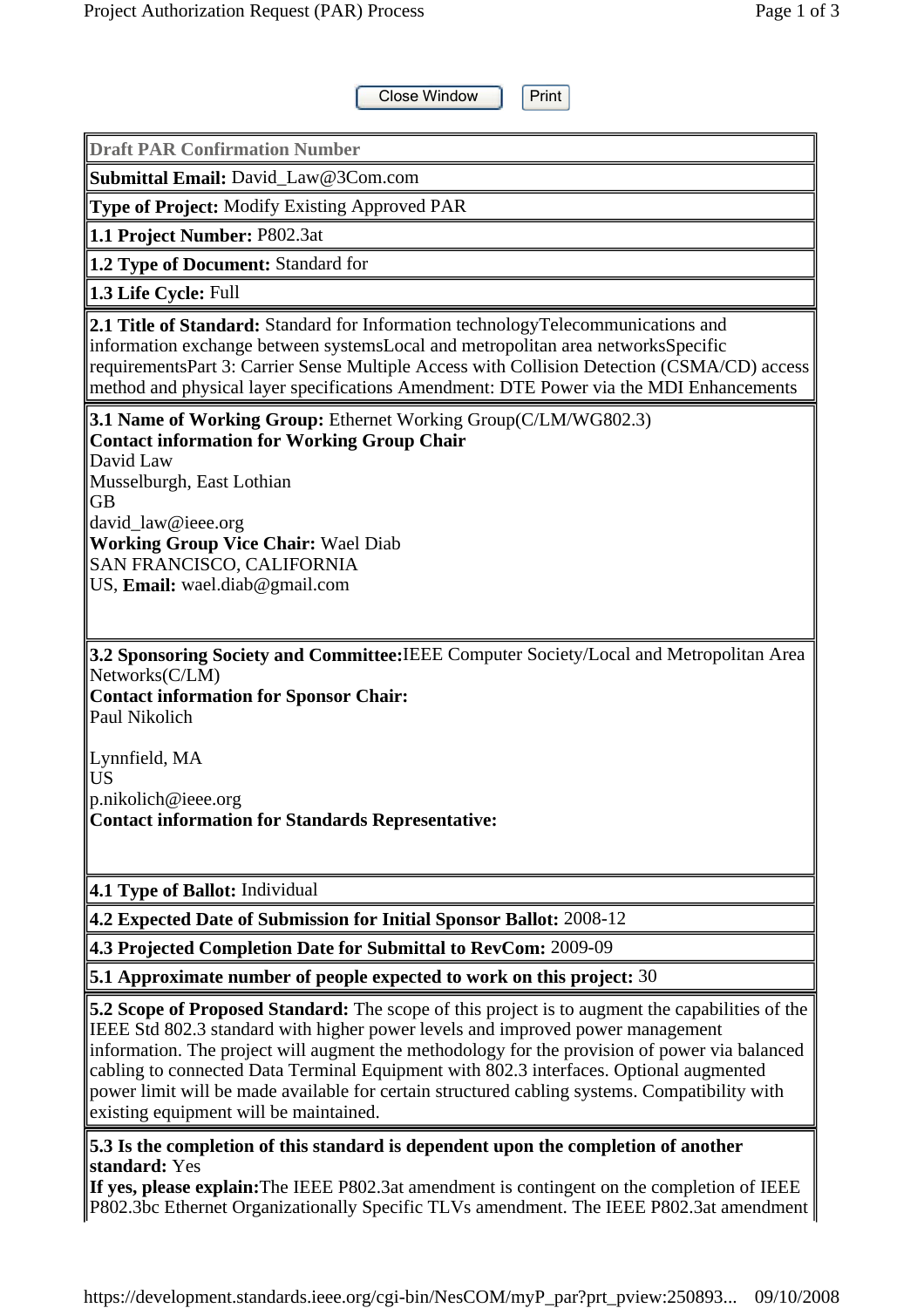will contain additions to the IEEE 802.3 Organizationally Specific TLVs (TLV: type, length, value. Information element consisting of sequential type, length, and value fields). The IEEE 802.3 Organizationally Specific TLVs are currently specified in IEEE Std 802.1AB. The IEEE P802.3bc amendment will transfer these TLVs from IEEE Std 802.1AB to IEEE Std 802.3. This transfer needs to be complete before the additional TLVs are added by the IEEE P802.3at amendment.

**5.4 Purpose of Proposed Standard:** The purpose of the proposed project is to include higher power applications while providing enhanced power management information to reduce total system cost.

**5.5 Need for the Project:** Since the publication of IEEE Std 802.3af-2003, significant market demand has emerged for applications (e.g. multiband wireless access points and controllable security cameras) beyond the power level defined in the standard. Evolution of the installed base of structured cabling systems since the time of commencement of the IEEE 802.3af project now enables higher attainable power. The market now demands that the total system cost of augmented power levels must be mitigated through improved power management.

**5.6 Stakeholders for the Standard:** Ethernet component providers (e.g., cabling and integrated circuit), system product providers (e.g., switch and end stations), network providers (e.g. installers, network support, enterprise network implementers).

### **Intellectual Property**

**6.1.a.** Has the IEEE-SA policy on intellectual property been presented to those responsible for preparing/submitting this PAR prior to the PAR submittal to the IEEE-SA Standards Board? Yes

If yes, state date: 2005-03-15

If no, please explain:

**6.1.b.** Is the Sponsor aware of any copyright permissions needed for this project? No If yes, please explain:

**6.1.c.** Is the Sponsor aware of possible registration activity related to this project? No If yes, please explain:

### **7.1 Are there other standards or projects with a similar scope?** No

Explanation: Sponsor Organization: Project/Standard Number: Project/Standard Date: 0000-00-00 Project/Standard Title:

# **7.2 International Standards Activities**

**a. Adoptions**

 Is there potential for this standard to be adopted by another organization? No Organization: ISO/IEC JTC1 Technical Committee Name: Technical Committee Number: Contact person Name: Contact Phone: Contact Email: **b. Joint Development** Is it the intent to develop this document jointly with another organization? No Organization: Technical Committee Name: Technical Committee Number: Contact person Name: Contact Phone: Contact Email: